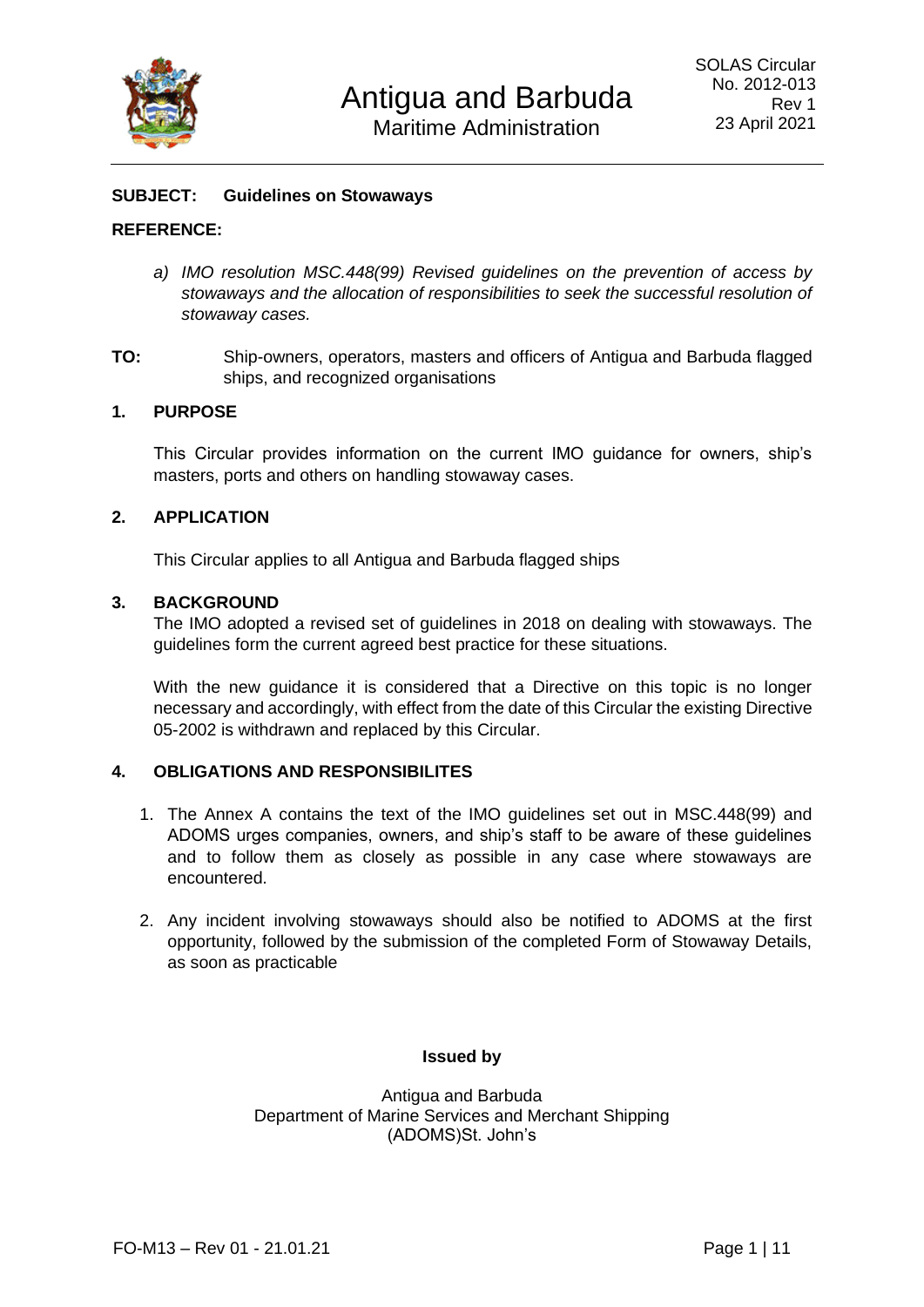# ANNEX A

\_\_\_\_\_\_\_\_\_\_\_\_\_\_\_\_\_\_\_\_\_\_\_\_\_\_\_\_\_\_\_\_\_\_\_\_\_\_\_\_\_\_\_\_\_\_\_\_\_\_\_\_\_\_\_\_\_\_\_\_\_\_\_\_\_\_\_\_\_\_\_\_\_

## This annex contains the text of MSC.448(99) as adopted by the Maritime Safety Committee on 24 May 2018.

#### **REVISED GUIDELINES ON THE PREVENTION OF STOWAWAY INCIDENTS AND THE ALLOCATION OF RESPONSIBILITIES TO SEEK THE SUCCESSFUL RESOLUTION OF STOWAWAY CASES**

#### **1 Introduction**

1.1 Masters, shipowners, public authorities, port authorities and other stakeholders, including those providing security services ashore, have a responsibility to cooperate to the fullest extent possible in order:

- .1 to prevent stowaway incidents; and
- .2 to resolve stowaway cases expeditiously and secure that an early return or repatriation of the stowaway will take place. All appropriate measures should be taken in order to avoid situations where stowaways must stay on board ships for an unreasonable amount of time.

1.2 However, no matter how effective port and ship security measures are, it is recognized that there will still be occasions when stowaways gain access to vessels, either secreted in the cargo or by surreptitious boarding.

1.3 The resolution of stowaway cases is difficult because of different national legislation in each of the several potentially involved States: the State of embarkation, the State of disembarkation, the flag State of the ship, the State of apparent, claimed or actual nationality/ citizenship or right of residence of the stowaway, and States of transit during repatriation.

#### **2 Definitions**

For the purpose of these Guidelines the following meanings shall be attributed to the terms listed:

- .1 *Attempted stowaway*. A person who is secreted on a ship, or in cargo which is subsequently loaded on the ship, without the consent of the shipowner or the master or any other responsible person, and who is detected on board the ship before it has departed from the port.
- .2 *Port*. Any port, terminal, offshore terminal, ship and repair yard or roadstead which is normally used for the loading, unloading, repair and anchoring of ships, or any other place at which a ship can call.
- *.3 Public authorities*. The agencies or officials in a State responsible for the application and enforcement of the laws and regulations of that State which relate to any aspect of the Guidelines.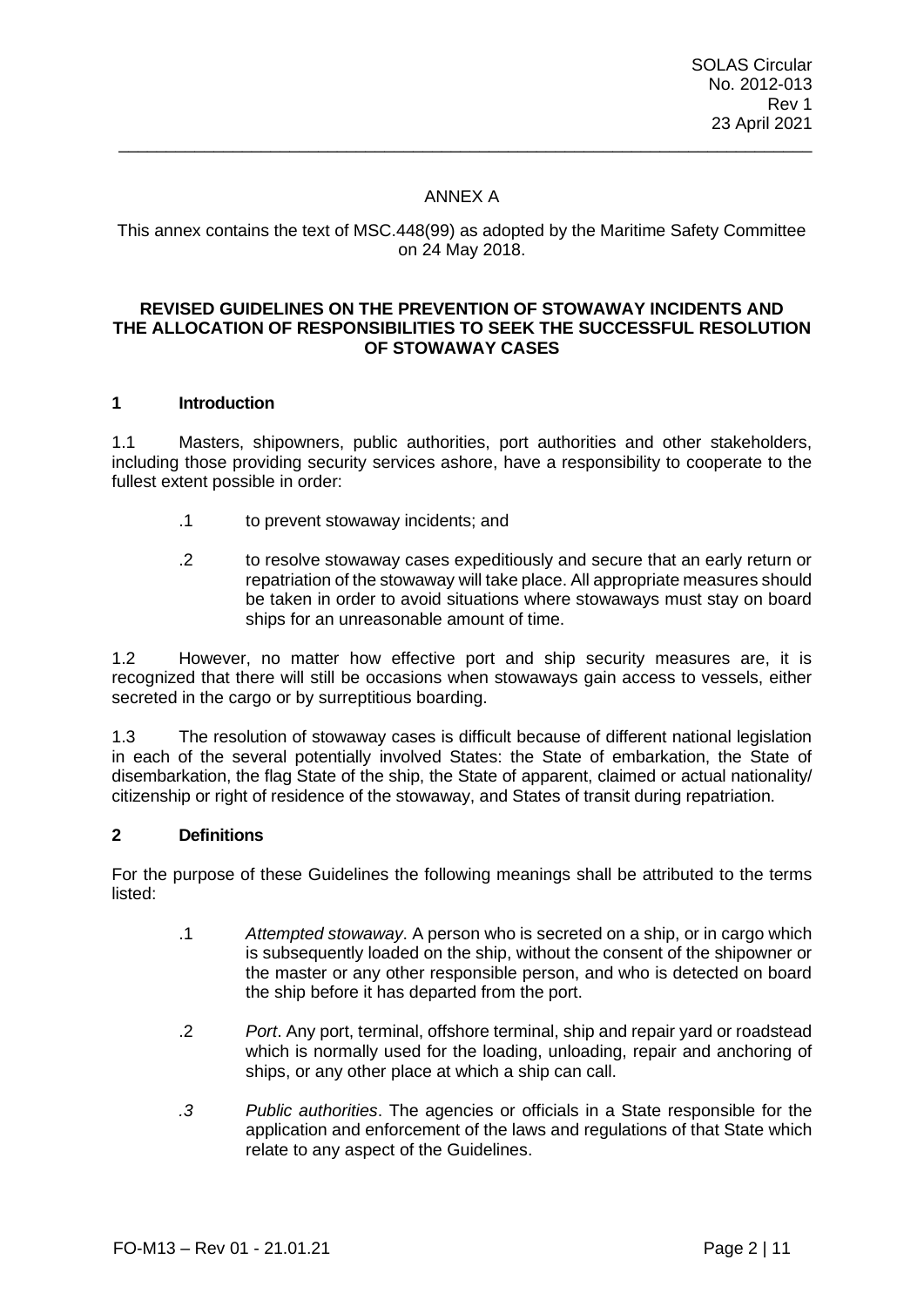*.4 Security measures*. Measures developed and implemented in accordance with international agreements to improve security on board ships, in port areas, facilities and of goods moving in the international supply chain to detect and prevent unlawful acts.

\_\_\_\_\_\_\_\_\_\_\_\_\_\_\_\_\_\_\_\_\_\_\_\_\_\_\_\_\_\_\_\_\_\_\_\_\_\_\_\_\_\_\_\_\_\_\_\_\_\_\_\_\_\_\_\_\_\_\_\_\_\_\_\_\_\_\_\_\_\_\_\_\_

- .5 *Shipowner.* One who owns or operates a ship, whether a person, a corporation or other legal entity, and any person acting on behalf of the owner or operator.
- .6 *Stowaway.* A person who is secreted on a ship, or in cargo which is subsequently loaded on the ship, without the consent of the shipowner or the master or any other responsible person and who is detected on board the ship after it has departed from a port, or in the cargo while unloading it in the port of arrival and is reported as a stowaway by the master to the appropriate authorities.

#### **3 Basic principles**

On the basis of the experience thus far, the application of the following basic principles have been useful in preventing stowaway incidents and have been helpful in the speedy resolution of stowaway cases:

- .1 Stowaway incidents should be dealt with in a manner consistent with humanitarian principles. Due consideration must always be given to the operational safety and security of the ship and to the safety and well-being of the stowaway.
- .2 Public authorities, port authorities, shipowners and masters should cooperate to the fullest extent possible in order to prevent stowaway incidents.
- .3 Shipowners, masters, port authorities and public authorities should have adequate security arrangements in place which, as far as practicable, will prevent intending stowaways from getting aboard a ship or, if this fails, will detect them before the ship leaves port or, at the latest, before it arrives at the next port of call.
- .4 Adequate, frequent and well-timed searches minimize the risk of having to deal with a stowaway case and may also save the life of a stowaway who may, for example, be hiding in a place which is subsequently sealed and/or chemically treated.
- .5 Public authorities, port authorities, shipowners and masters should cooperate to the fullest extent possible in order to resolve stowaway cases expeditiously and secure that an early return or repatriation of the stowaway will take place. All appropriate measures should be taken in order to avoidsituations where stowaways must stay on board ships for an unreasonable amount of time.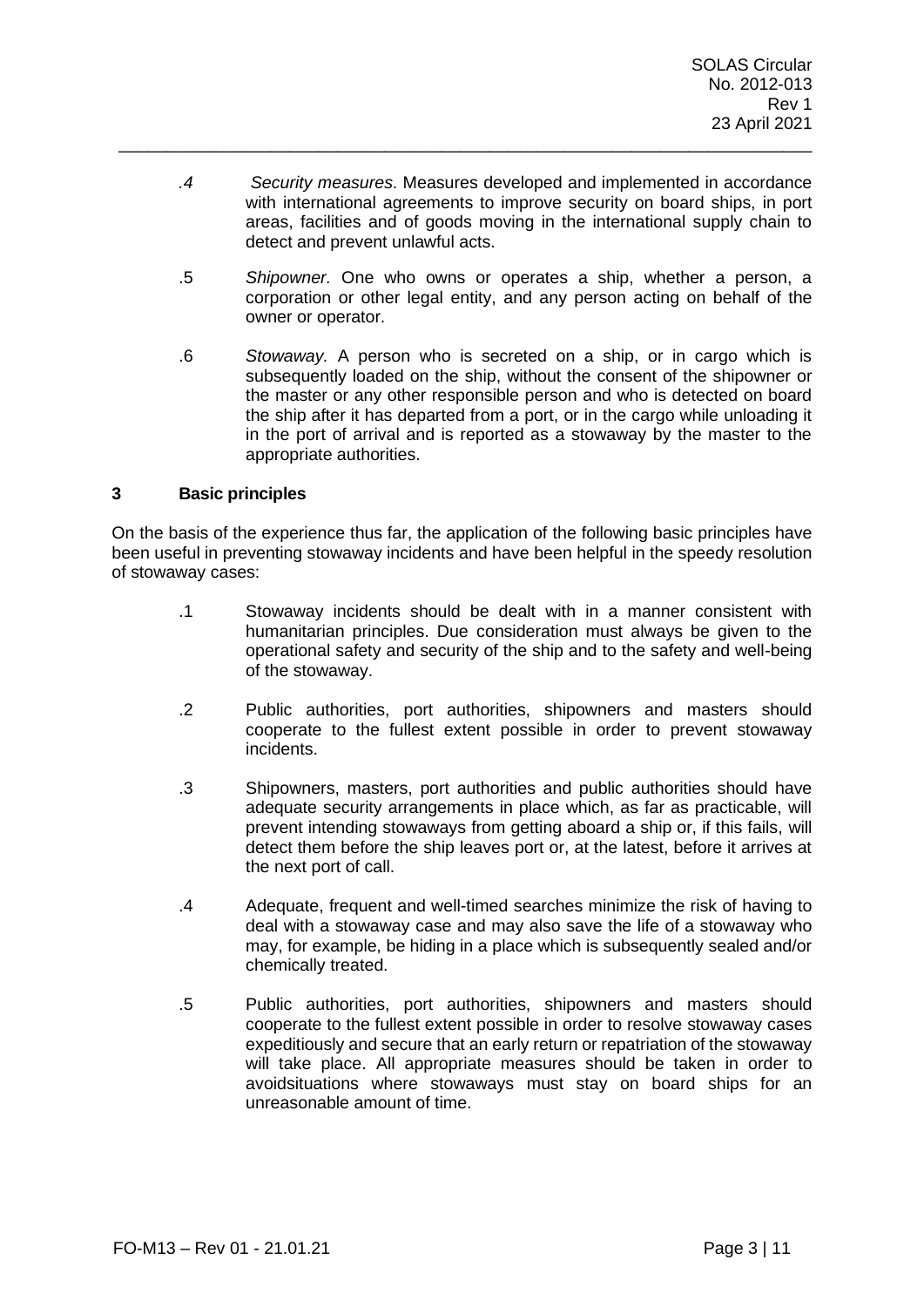.6 Stowaways arriving at or entering a State without the required documents are, in general, illegal entrants. Decisions on dealing with such situations are the prerogative of the States where such arrival or entry occurs.

\_\_\_\_\_\_\_\_\_\_\_\_\_\_\_\_\_\_\_\_\_\_\_\_\_\_\_\_\_\_\_\_\_\_\_\_\_\_\_\_\_\_\_\_\_\_\_\_\_\_\_\_\_\_\_\_\_\_\_\_\_\_\_\_\_\_\_\_\_\_\_\_\_

- .7 Stowaway asylum-seekers should be treated in accordance with international protection principles as set out in international instruments, such as the provisions of the United Nations Convention relating to the Status of Refugees of 28 July 1951 and of the United Nations Protocol relating to the Status of Refugees of 31 January 1967 and relevant national legislation.
- .8 Every effort should be made to avoid situations where a stowaway has to be detained on board a ship indefinitely. In this regard States should cooperate with the shipowner in arranging the disembarkation of a stowaway to an appropriate State.
- . 9 States should accept the return of stowaways who have full nationality/ citizenship status in that State or have a right of residence in that State.
- .10 Where the nationality or citizenship or right of residence cannot be established, the State of the original port of embarkation of a stowaway should accept the return of such a stowaway for examination pending final case disposition.

# 4 **Preventive measures**

## 4.1 *Port/terminal authorities*

4.1.1 States and port and terminal owners, operators and authorities should ensure that the necessary infrastructure, and operational and security arrangements for the purpose of preventing persons attempting to stowaway on board ships from gaining access to port installations and to ships, are established in all their ports, taking into consideration when developing these arrangements, the size of the port and what type of cargo is shipped from the port. This should be done in close cooperation with relevant public authorities, shipowners and shore-side entities, with the aim of preventing stowaway occurrences in the individual port.

4.1.2 Operational arrangements and/or port facility security plans should at least be equivalent to those contained in the relevant text of section B/16 of the ISPS Code.

## 4.2 *Shipowner/Master*

4.2.1 Shipowners and masters should ensure that adequate security arrangements are in place which, as far as practicable, will prevent intending stowaways from getting aboard the ship and, if this fails, as far as practicable, will detect them before the ship leaves port or, at the latest, before it arrives at the next port of call.

4.2.2 When calling at ports and during stay in ports, where there is risk of stowaway embarkation, operational arrangements and/or ship security plans should at least be equivalent to those contained in the relevant text of paragraph B/9 of the ISPS Code.

4.2.3 When departing from a port, where there is risk of stowaway embarkation, a ship should undergo a thorough search in accordance with a specific plan or schedule, and with priorities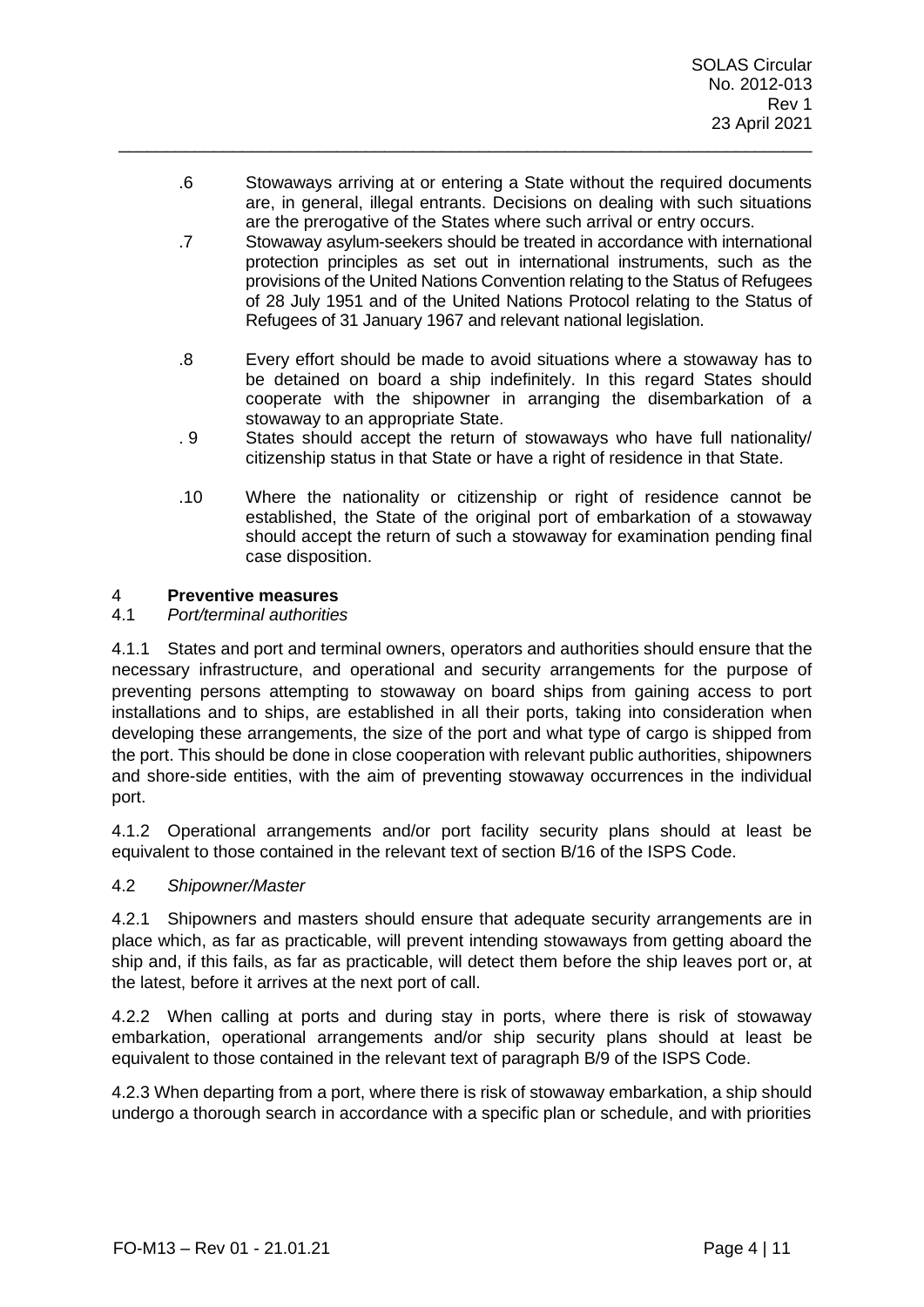given to places where stowaways might hide taking into account the specific ship type and its operations. Search methods which are likely to harm secreted stowaways should not be used. 4.2.4 Fumigation or sealing should not be carried out until a thorough search of the areas to be fumigated or sealed has taken place in order to ensure that no stowaways are present in those areas.

\_\_\_\_\_\_\_\_\_\_\_\_\_\_\_\_\_\_\_\_\_\_\_\_\_\_\_\_\_\_\_\_\_\_\_\_\_\_\_\_\_\_\_\_\_\_\_\_\_\_\_\_\_\_\_\_\_\_\_\_\_\_\_\_\_\_\_\_\_\_\_\_\_

# **5 Responsibilities in relation to the resolution of stowaway cases**

## 5.1 *Questioning and notification by the master*

It is the responsibility of the master of the ship who finds any stowaways on board:

- .1 to make every effort to determine immediately the port of embarkation of the stowaway;
- .2 to take practical steps to establish the identity, including the nationality/ citizenship and the right of residence of the stowaway;
- .3 to prepare a statement containing all available information relevant to the stowaway for presentation to the appropriate authorities (for example, the public authorities at the port of embarkation, the flag State and, if necessarysubsequent ports of call) and the shipowner. In this respect the reporting form provided in the Appendix 1 should be used and completed as far as practicable;
- .4 to notify the existence of a stowaway and any relevant details to the shipowner and appropriate authorities at the port of embarkation, the next port of call and the flag State, with the understanding that when a stowaway declares himself/herself to be a refugee, this information should be treated as confidential to the extent necessary for the security of the stowaway;
- .5 not to depart from the planned voyage to seek the disembarkation of a stowaway discovered on board the ship after it has left the territorial waters of the State where the stowaway embarked unless permission to disembark the stowaway has been granted by the public authorities of the State to whose port the ship deviates, or repatriation has been arranged elsewhere with sufficient documentation and permission given for disembarkation, or unless there are extenuating safety, security, health or compassionate reasons, or attempts to disembark in other ports on the planned voyage have failed and deviation is necessary in order to avoid that the stowaway remain on board for a significant period of time;
- .6 to ensure that the stowaway is presented to the appropriate authorities at the next port of call in accordance with their requirements;
- .7 to take appropriate measures to ensure the security, general health, welfare and safety of the stowaway until disembarkation, including providing him/her with adequate provisioning, accommodation, proper medical attention and sanitary facilities;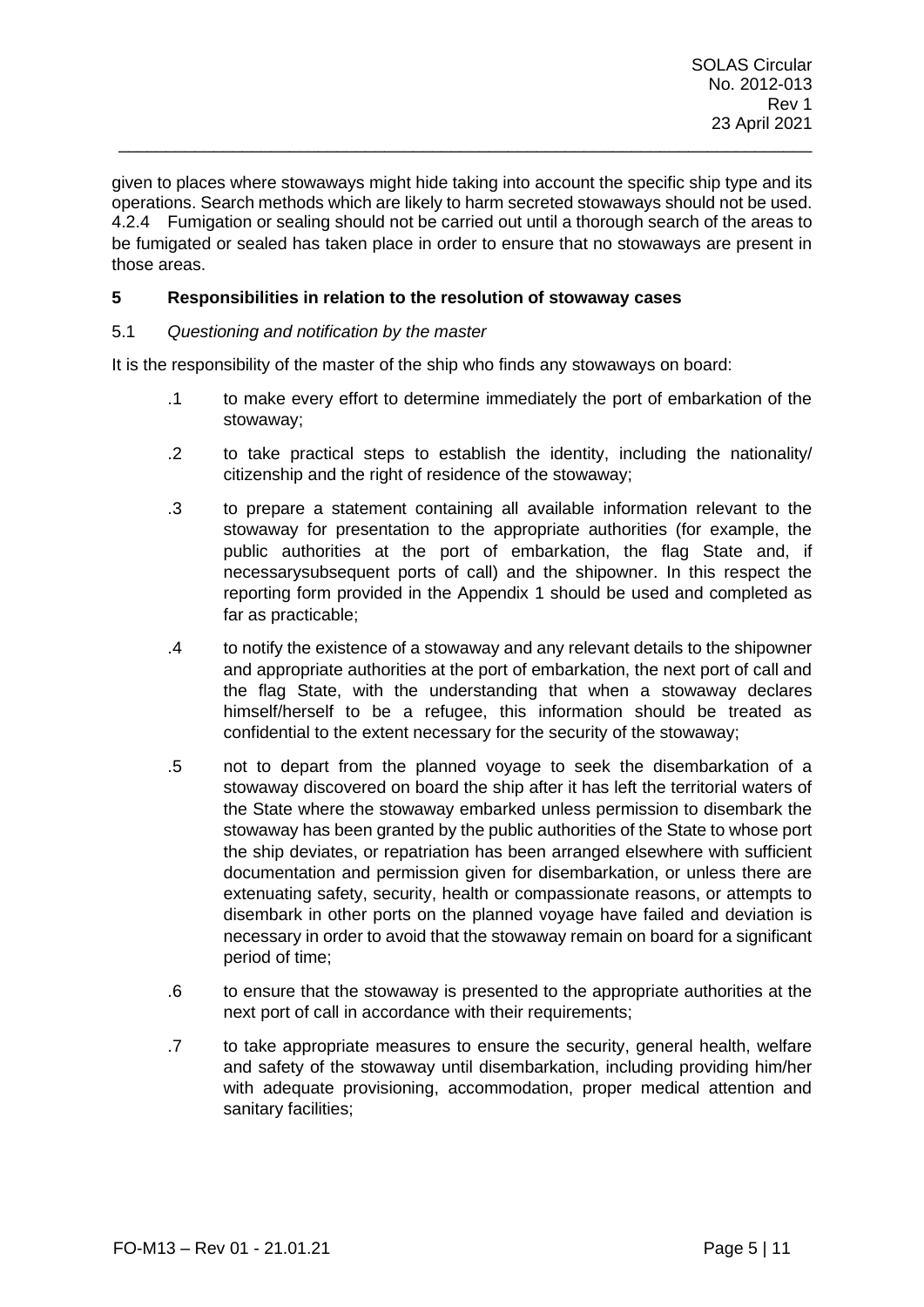.8 to ensure that stowaways are not permitted to work on board the ship, except in emergency situations or in relation to the stowaways' accommodation and provisioning on board; and

\_\_\_\_\_\_\_\_\_\_\_\_\_\_\_\_\_\_\_\_\_\_\_\_\_\_\_\_\_\_\_\_\_\_\_\_\_\_\_\_\_\_\_\_\_\_\_\_\_\_\_\_\_\_\_\_\_\_\_\_\_\_\_\_\_\_\_\_\_\_\_\_\_

.9 to ensure that stowaways are treated humanely, consistent with the basic principles.

#### **5.2 The shipowner**

It is the responsibility of the shipowner of the ship on which stowaways are found:

- .1 to ensure that the existence of, and any relevant information on, the stowaway been notified to the appropriate authorities at the port of embarkation, the next port of call and the flag State;
- .2 to comply with any removal directions made by the competent national authorities at the port of disembarkation; and
- .3 to cover any applicable costs relating to the removal, detention, care and disembarkation of the stowaway in accordance with the legislation of the States which may be involved.

#### 5.3 *The State of the first port of call according to the voyage plan*

It is the responsibility of the State of first port of call according to the voyage plan after the discovery of the stowaway:

- .1 to accept the stowaway for examination in accordance with the national laws of that State and, where the competent national authority considers that it would facilitate matters, to allow the shipowner and the competent or appointed P&I Club correspondent to have access to the stowaway;
- .2 to favorably consider allowing disembarkation and provide, as necessary and in accordance with national law, secure accommodation which may be at the expense of the shipowner, where:
	- .1 a case is unresolved at the time of sailing of the ship; or

.2 the stowaway is in possession of valid documents for return and the public authorities are satisfied that timely arrangements have been or will be made for repatriation and all the requisites for transit fulfilled; or

- .3 other factors make it impractical for the stowaway to remain on the ship; such factors may include but are not limited to cases where a stowaway's presence on board would endanger the safe and secure operation of the ship, the health of the crew or the stowaway;
- .3 to make every effort to cooperate in the identification of the stowaway and the establishment of his/her nationality/citizenship or right of residence;
- .4 to make every effort to cooperate in establishing the validity and authenticity of a stowaway's documents and, when a stowaway has inadequate documents, to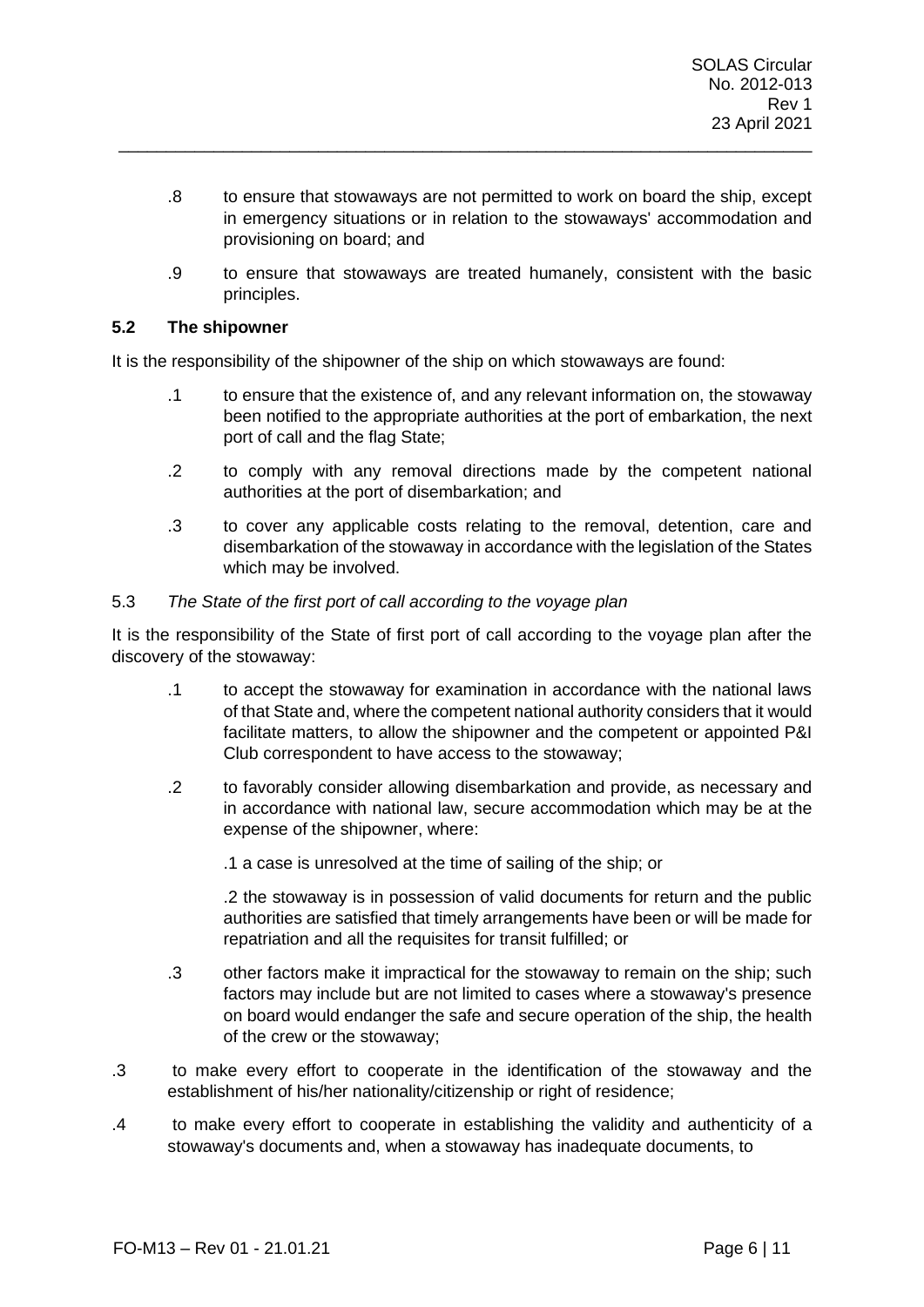whenever practicable and to an extent compatible with national legislation and security requirements, issue a covering letter with a photograph of the stowaway and any other important information, or alternatively, a suitable travel document accepted by the public authorities involved. The covering letter, authorizing the return of the stowaway either to his/her State of origin or to the point where the stowaway commenced his/her journey, as appropriate, by any means of transportation and specifying any other conditions imposed by the authorities, should be handed over to the operator effecting the removal of the stowaway. This letter will include information required by the authorities at transit points and/or the point of disembarkation;

\_\_\_\_\_\_\_\_\_\_\_\_\_\_\_\_\_\_\_\_\_\_\_\_\_\_\_\_\_\_\_\_\_\_\_\_\_\_\_\_\_\_\_\_\_\_\_\_\_\_\_\_\_\_\_\_\_\_\_\_\_\_\_\_\_\_\_\_\_\_\_\_\_

- .5 to give directions for the removal of the stowaway to the port of embarkation, State of nationality/citizenship or right of residence or to some other State to which lawful directions may be made, in cooperation with the shipowner;
- .6 to inform the shipowner on whose ship the stowaway was found, as far as practicable, of the level of cost of detention and return and any additional costs for the documentation of the stowaway, if the shipowner is to cover these costs. In addition, public authorities should cooperate with the shipowner to keep such costs to a minimum, as far as practicable, and according to national legislation, if they are to be covered by the shipowner, as well as keeping to a minimum the period during which shipowners are held liable to defray costs of maintenance of a stowaway by public authorities;
- .7 to consider mitigation of charges that might otherwise be applicable when shipowners have cooperated with the control authorities to the satisfaction of those authorities in measures designed to prevent the transportation of stowaways; or where the master has properly declared the existence of a stowaway to the appropriate authorities in the port of arrival, and has shown that all reasonable preventive measures had been taken to prevent stowaways gaining access to the ship;
- .8 to issue, if necessary, in the event that the stowaway has no identification and/or travel documents, a document attesting to the circumstances of embarkation and arrival to facilitate the return of the stowaway either to his/her State of origin, to the State of the port of embarkation, or to any other State to which lawful directions can be made, by any means of transport;
- .9 to provide the document to the transport operator effecting the removal of the stowaway;
- .10 to take proper account of the interests of, and implications for, the shipownerwhen directing detention and setting removal directions, so far as is consistent with the maintenance of control, their duties or obligations to the stowaway under the law, and the cost to public funds;
- .11 to report incidents of stowaways of which they become aware to the Organization;
- .12 to cooperate with the flag State of the ship in identifying the stowaway and their nationality/citizenship and right of residence, to assist in removal of the stowaway from the ship and to make arrangements for removal or repatriation; and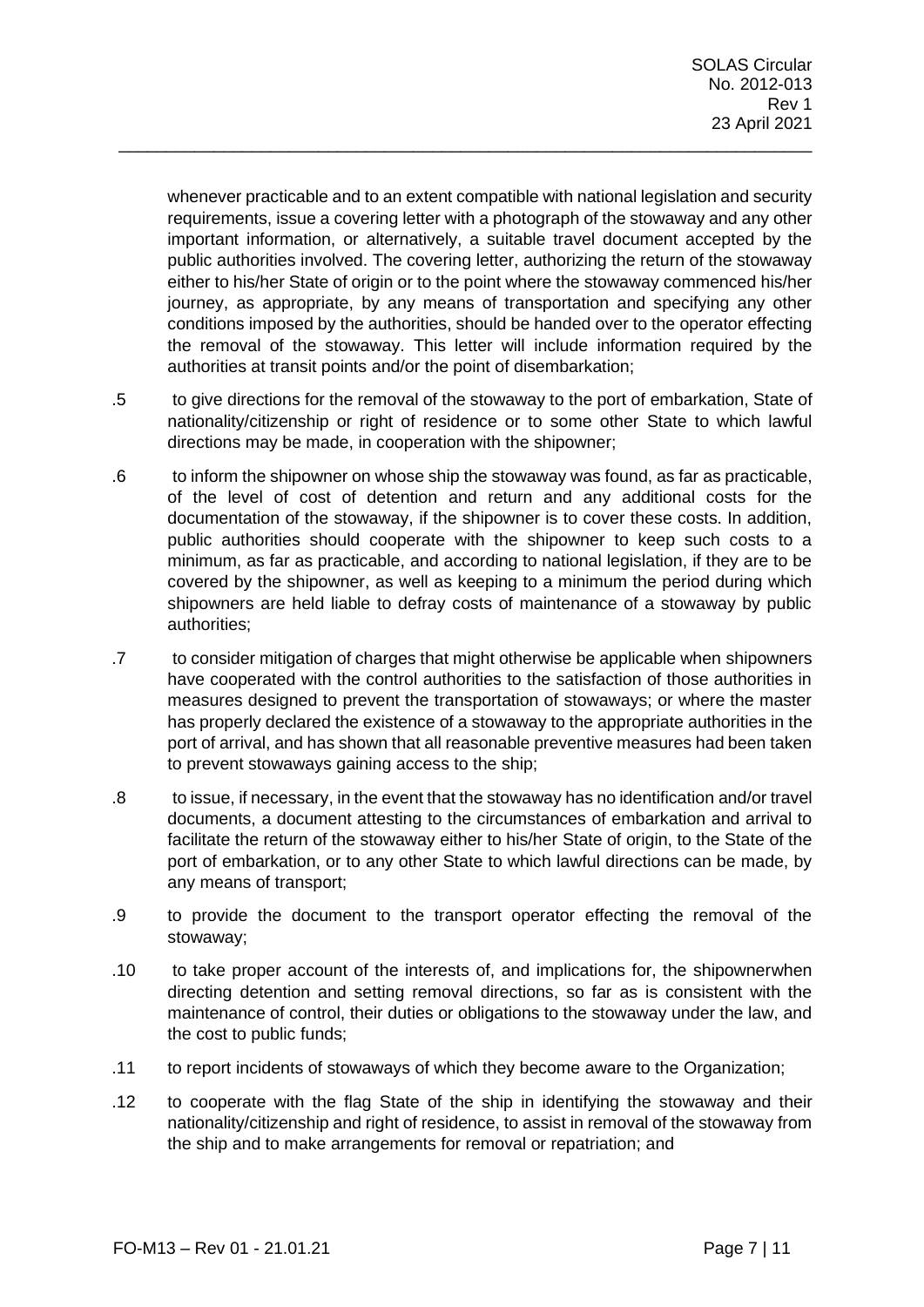.13 if disembarkation is refused, to notify the flag State of the ship of the reasons for refusing disembarkation.

\_\_\_\_\_\_\_\_\_\_\_\_\_\_\_\_\_\_\_\_\_\_\_\_\_\_\_\_\_\_\_\_\_\_\_\_\_\_\_\_\_\_\_\_\_\_\_\_\_\_\_\_\_\_\_\_\_\_\_\_\_\_\_\_\_\_\_\_\_\_\_\_\_

#### 5.4 *Subsequent ports of call*

When the disembarkation of a stowaway has not been possible at the first port of call, it is the responsibility of the State of the subsequent port of call to follow the guidance provided in paragraph 5.3.

#### 5.5 *State of embarkation*

It is the responsibility of the State of the original port of embarkation of the stowaway (i.e. the State where the stowaway first boarded the ship):

- 1 to accept any returned stowaway having nationality/citizenship or right of residence;
- .2 to accept a stowaway back for examination where the port of embarkation is identified to the satisfaction of the public authorities of the receiving State; the public authorities of the State of embarkation should not return such stowaways to the State where they were earlier found to be inadmissible;
- .3 to apprehend and detain the attempted stowaway, where permitted by national legislation, if the attempted stowaway is discovered before sailing either on the ship or in cargo due to be loaded; to refer the attempted stowaway to local authorities for prosecution, and/or, where applicable, to the immigration authorities for examination and possible removal: no charge is to be imposed on the shipowner in respect of detention or removal costs, and no penalty is to be imposed;
- .4 to apprehend and detain the stowaway, where permitted by national legislation, if the stowaway is discovered while the ship is still in the territorial waters of the State of the port of his/her embarkation, or in another port in the same State (not having called at a port in another State in the meantime): no charge is to be imposed on the shipowner in respect of detention or removal costs, and no penalty is to be imposed;
- .5 to report incidents of stowaways or attempted stowaways of which they become aware to the Organization; and
- .6 to reassess the preventative arrangements and measures in place and to verify the implementation and effectiveness of any corrective actions.

## 5.6 *State of nationality or right of residence*

It is the responsibility of the apparent or claimed State of nationality/citizenship of the stowaway and/or of the apparent or claimed State of residence of the stowaway:

.1 to make every effort to assist in determining the identity and nationality/citizenship or the rights of residence of the stowaway and to document the stowaway, accordingly once satisfied that he or she holds the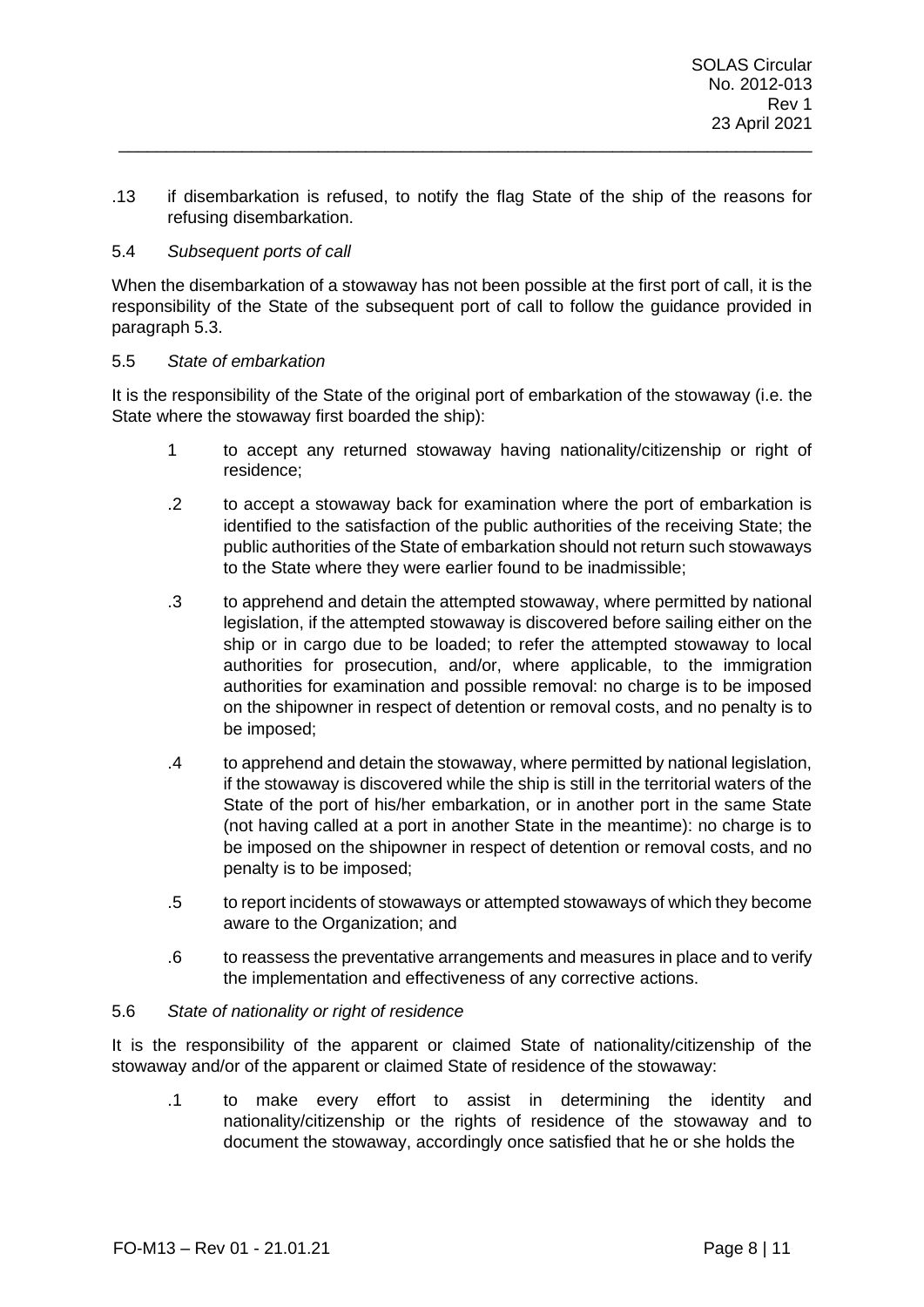nationality/citizenship or the right of residence claimed. Where possible, the local embassy, consulate or other diplomatic representation of the country of the stowaway's nationality will be required to assist in verifying the stowaway's nationality and providing emergency travel documentation;

.2 to accept the stowaway where nationality/citizenship or right of residence is established; and

\_\_\_\_\_\_\_\_\_\_\_\_\_\_\_\_\_\_\_\_\_\_\_\_\_\_\_\_\_\_\_\_\_\_\_\_\_\_\_\_\_\_\_\_\_\_\_\_\_\_\_\_\_\_\_\_\_\_\_\_\_\_\_\_\_\_\_\_\_\_\_\_\_

.3 to report incidents of stowaways of which they become aware to the Organization.14

## 5.7 *The flag State*

It is the responsibility of the flag State of the ship:

- .1 to be willing, if practicable, to assist the master/shipowner or the appropriate authority at the port of disembarkation in identifying the stowaway and determining his/her nationality/citizenship or right of residence;
- .2 to be prepared to make representations to the relevant authority to assist in the removal of the stowaway from the ship at the first available opportunity;
- .3 to be prepared to assist the master/shipowner or the authority at the port of disembarkation in making arrangements for the removal or repatriation of the stowaway; and
- .4 to report incidents of stowaways of which they become aware to the Organization.

## 5*.8 States of transit during repatriation*

It is the responsibility of any States of transit during repatriation to allow, subject to normal visa requirements and national security concerns, the transit through their ports and airports of stowaways travelling under the removal instructions or directions of the State of the port of disembarkation.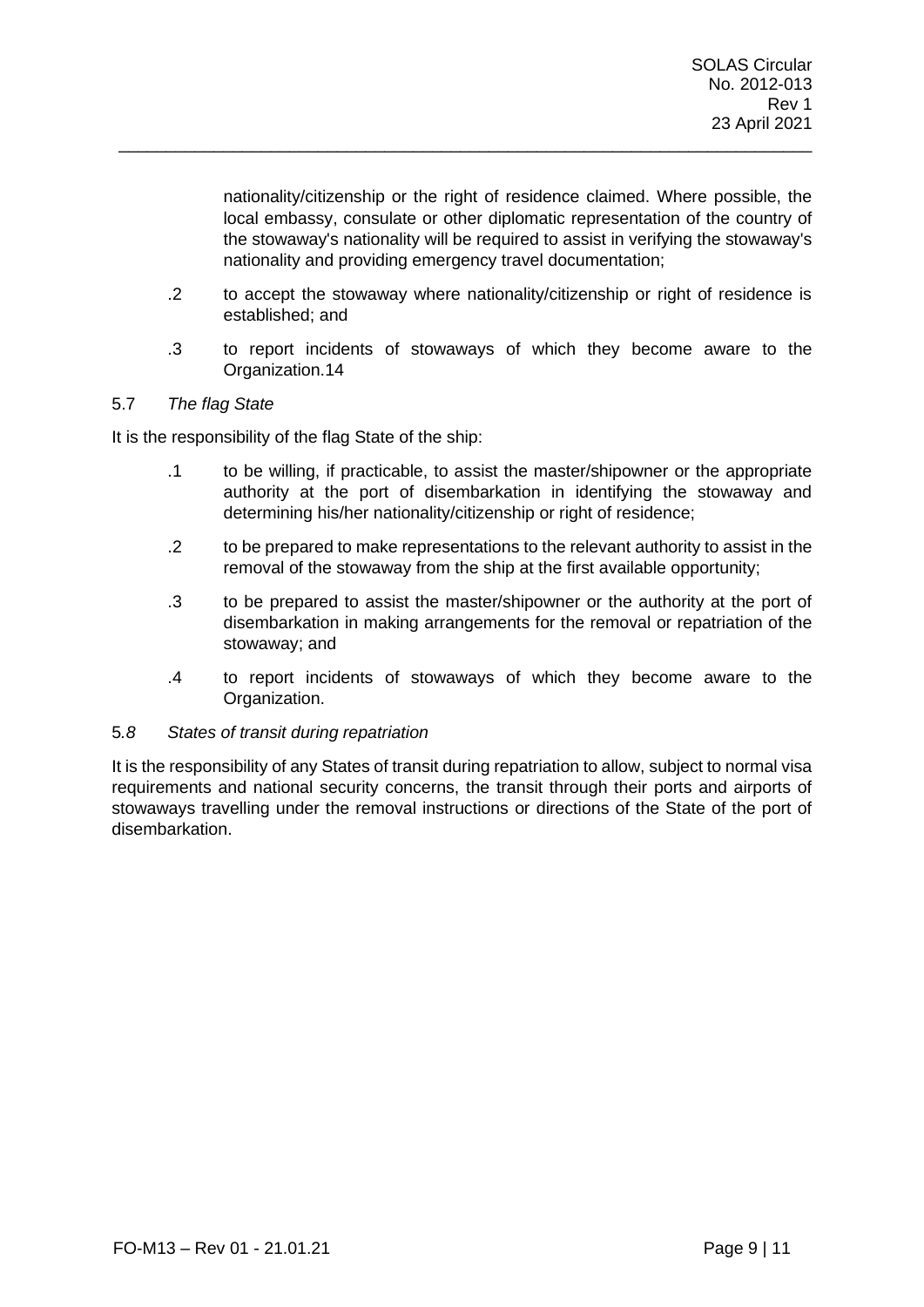## APPENDIX I

\_\_\_\_\_\_\_\_\_\_\_\_\_\_\_\_\_\_\_\_\_\_\_\_\_\_\_\_\_\_\_\_\_\_\_\_\_\_\_\_\_\_\_\_\_\_\_\_\_\_\_\_\_\_\_\_\_\_\_\_\_\_\_\_\_\_\_\_\_\_\_\_\_

# **FORM OF STOWAWAY DETAILS REFERRED TO IN RECOMMENDED PRACTICE 4.6.2 OF THE CONVENTION ON FACILITATION OF INTERNATIONAL MARITIME TRAFFIC, 1965, AS AMENDED**

| <b>SHIP DETAILS</b>                                                                                                                                                                                                                                                                                       | Date of birth:                                                                                                                     |
|-----------------------------------------------------------------------------------------------------------------------------------------------------------------------------------------------------------------------------------------------------------------------------------------------------------|------------------------------------------------------------------------------------------------------------------------------------|
|                                                                                                                                                                                                                                                                                                           | Place of birth:                                                                                                                    |
| Name of ship:                                                                                                                                                                                                                                                                                             | Claimed nationality:                                                                                                               |
| IMO number:                                                                                                                                                                                                                                                                                               | Home address:                                                                                                                      |
| Flag:                                                                                                                                                                                                                                                                                                     | Country of domicile:                                                                                                               |
| Company:                                                                                                                                                                                                                                                                                                  | ID-document type,                                                                                                                  |
| Company address:                                                                                                                                                                                                                                                                                          | e.g. Passport No.:                                                                                                                 |
|                                                                                                                                                                                                                                                                                                           | ID Card No. or                                                                                                                     |
| Agent in next port:                                                                                                                                                                                                                                                                                       | Seaman's Book No.:                                                                                                                 |
| Agent address:                                                                                                                                                                                                                                                                                            | If yes,                                                                                                                            |
|                                                                                                                                                                                                                                                                                                           | When issued:                                                                                                                       |
| IRCS:                                                                                                                                                                                                                                                                                                     | Where issued:                                                                                                                      |
| <b>INMARSAT number:</b>                                                                                                                                                                                                                                                                                   | Date of expiry:                                                                                                                    |
| Port of registry:                                                                                                                                                                                                                                                                                         | Issued by:                                                                                                                         |
| Name of Master:                                                                                                                                                                                                                                                                                           |                                                                                                                                    |
| <b>STOWAWAY DETAILS</b><br>Date/time found on board:<br>Place of boarding:<br>Country of boarding:<br>Date/time of boarding:<br>Intended final destination:<br>Stated reasons for boarding the ship:<br>Surname:<br>Given name:<br>Name by which known:<br>Gender:<br>First language:<br>Spoken:<br>Read: | Photograph<br>if available<br>General physical description<br>of the stowaway:<br>Other languages:<br>Spoken:<br>Read:<br>Written: |

See FAL.7/Circ.1/Rev.1, related to the unified interpretation of appendix 3 to the FAL Convention.

If the stowaway declares himself to be a refugee or an asylum seeker, this information shall be treated as confidential to the extent necessary to the security of the stowaway